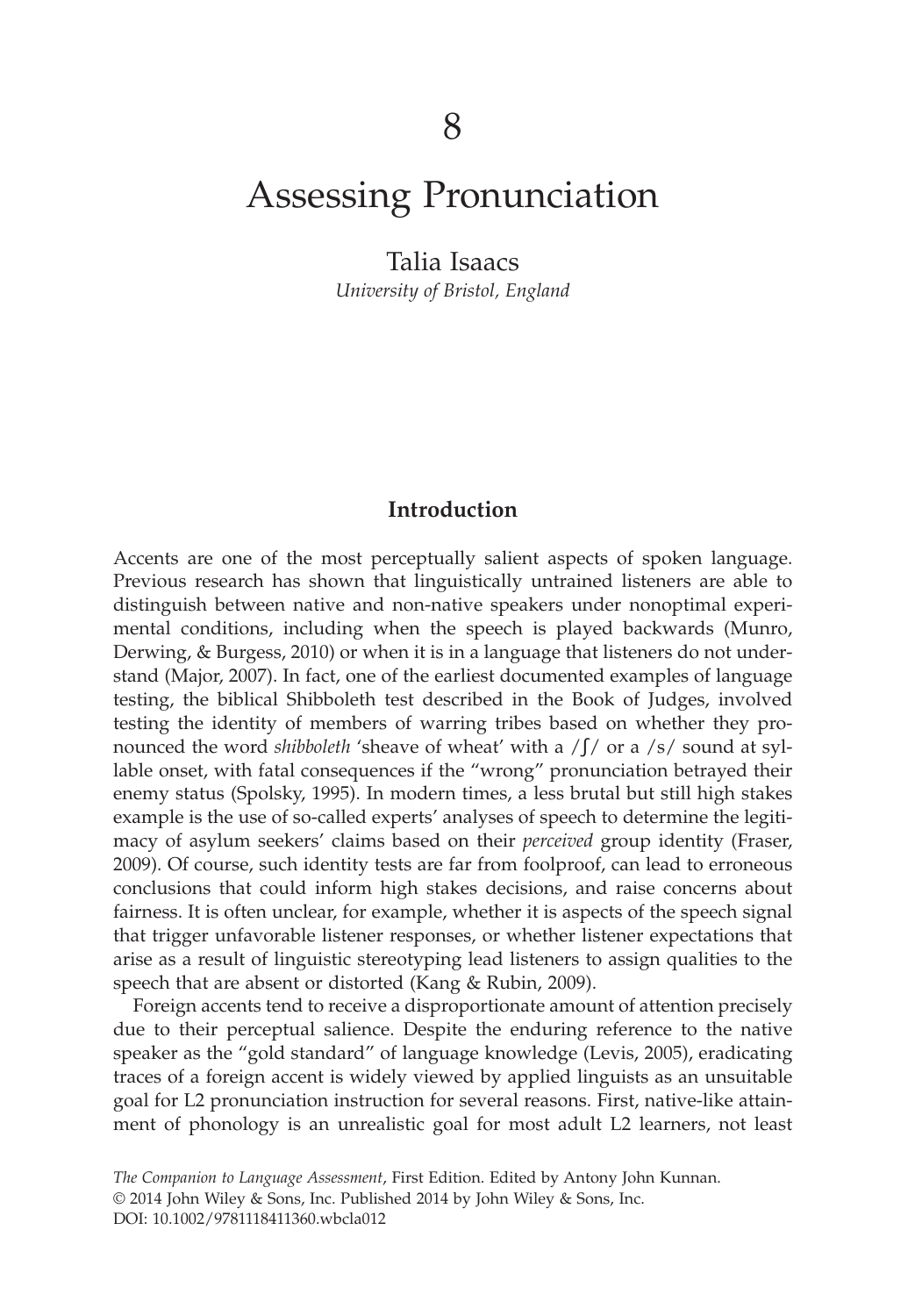#### 2 *Assessing Abilities*

possibly an undesirable goal for L2 speakers, since accent and identity are intertwined (Gatbonton & Trofimovich, 2008). Second, L2 speakers do not need to sound like native speakers to fully integrate into society or successfully carry out their academic or professional tasks (Derwing & Munro, 2009). Third, the global spread of English and its emergence as the international lingua franca renders conformity to native speaker norms inappropriate in many EFL settings (Jenkins, 2002). In fact, many native English speakers themselves do not speak prestige (standard) varieties of English (e.g., Received Pronunciation, General American English). For all of these reasons, having a native-like accent is an unsuitable benchmark for pronunciation assessment in the vast majority of language use contexts.

The emerging consensus among applied linguists is that what really counts in oral communication is not accent reduction or attaining a native-like standard but rather simply being understandable to one's interlocutors and able to get the message across (Jenkins, 2002). In fact, over a decade of L2 pronunciation research has shown that having an L2 accent does not *necessarily* preclude L2 speech from being perfectly understandable, although it might. It is in cases when the presence of an L2 accent does impede listener understanding that explicit instruction is most needed to address learners' pronunciation difficulties (Derwing & Munro, 2009).

The theme of defining and operationalizing an appropriate assessment criterion for L2 pronunciation permeates this chapter. After providing reasons for the exclusion of pronunciation from L2 classrooms and its marginalization from mainstream L2 assessment research over the past several decades, the role of pronunciation in theoretical models of communicative competence and in L2 oral proficiency scales will be examined. Next, existing empirical evidence on the pronunciation features that should be taught and, by implication, tested will be considered, and research on individual differences in rater characteristics that could influence their judgments of L2 pronunciation will be discussed. The chapter will conclude with future directions in L2 pronunciation assessment research, with particular emphasis on technological innovations.

#### **Previous Views or Conceptualization**

In 1957, the English linguist J. R. Firth famously wrote, "you shall know a word by the company it keeps" (p. 11). A quick perusal of the past several decades of L2 pronunciation research reveals that "pronunciation" has kept close company with the term "neglect" (e.g., Derwing & Munro, 2009). This disparaging association generally refers to the devaluation of pronunciation by some communicative proponents and its resulting de-emphasis in ESL classrooms. One reason for the exclusion of pronunciation from L2 communicative teaching is the belief that an overt focus on pronunciation is extraneous to helping learners achieve communicative competence (Celce-Murcia, Brinton, Goodwin, & Griner, 2010). To counter this view, Morley (1991) argued that "intelligible pronunciation is an essential component of communicative competence" and that "ignoring students' pronunciation needs is an abrogation of professional responsibility" (pp. 488–9), since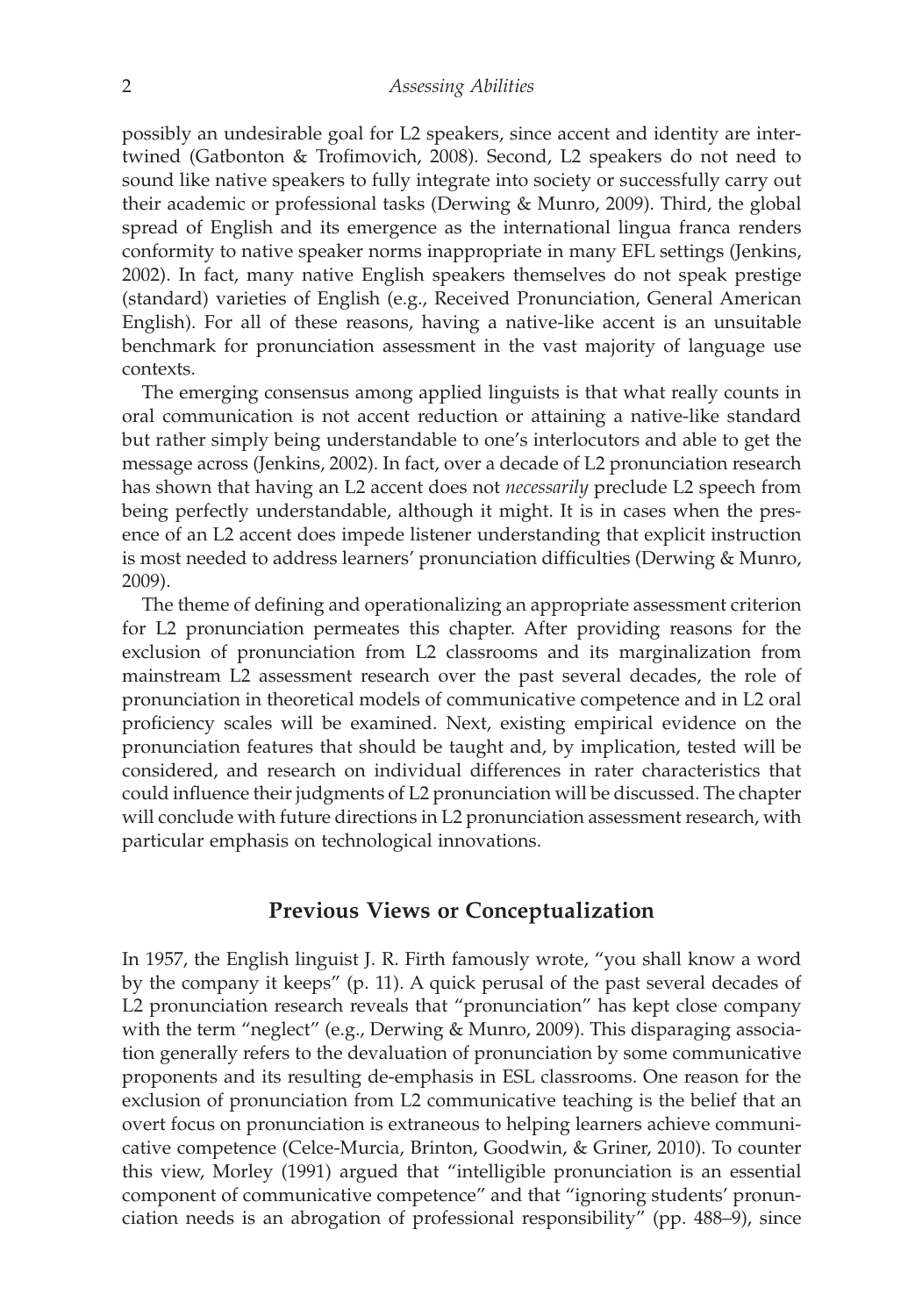poor pronunciation can be professionally and socially disadvantageous to L2 speakers. There is also evidence that adult L2 learners with "fossilized" pronunciation benefit from explicit pronunciation instruction (Derwing & Munro, 2009) and that a focus on pronunciation can be embedded in genuinely communicative activities (Trofimovich & Gatbonton, 2006).

Although the subject of L2 pronunciation *teaching* conjures up reference to neglect, there is at least a body of literature documenting this neglect. Not the same can be said about L2 pronunciation *assessment*, which, with the exception of literature on automated scoring, has been essentially dropped from the research agenda since the publication of Lado's seminal book, *Language Testing*, over half a century ago (1961). In what remains the most comprehensive treatment of L2 pronunciation assessment to date, Lado devoted separate chapters to testing L2 learners' perception and production of individual sounds, stress, and intonation, offering concrete guidelines on item construction and test administration. Some of Lado's views on L2 pronunciation are timely, including challenges in defining a standard of intelligible (i.e., easily understandable) pronunciation. However, other ideas are clearly outdated. For example, operating under the premise that "language is a system of habits of communication" (p. 22), Lado held that where differences exist between sounds in the learner's first language (L1) and the target language, there will be problems, and these need to be systematically tested. However, predicting learner difficulties appears to be more nuanced than a simple inventory of differences between the L1 and L2 can account for. There is growing evidence, for example, that the accurate perception and production of L2 segments (i.e., vowel or consonant sounds) is mediated by learners' *perceptions* of how different a given sound is from their existing L1 sound categories (Flege, Schirru, & MacKay, 2003). In general, accurate perception/production is more likely if the learner does not perceptually identify an L2 sound with any L1 sounds. This is because, if no difference is perceived, the learner will simply substitute the L1 sound for the L2 sound. In addition, contextual factors such as phonetic environment and lexical frequency also contribute to learner performance (Flege et al., 2003). Clearly, Lado's (1961) view that differences between L1 and L2 phoneme inventories should form the basis of L2 pronunciation tests oversimplifies the situation.

Due to advancements in language testing and speech sciences research, there is an urgent need for an updated guide on L2 pronunciation assessment and item writing. As reported above, Lado's work is the only extensive treatment on the subject. Therefore, several decades later, this reference remains the starting point for any discussion on L2 pronunciation assessment and, thus, features prominently in this chapter.

Lado expressed concern about the subjective scoring of test takers' speech and proposed the use of more objective paper and pencil tests as an alternative to assessing test takers' L2 pronunciation production (e.g., using multiple choice). Such written tests have the advantage of facilitating the testing of large numbers of students without the added time or expense of recording and storing speech samples or double marking them. The National Centre Test in Japan, a gatekeeping test for university admissions, uses decontextualized written items of the sort that Lado proposed to test oral pronunciation skills (see [http://school.js88.com/](http://school.js88.com/sd_article/dai/dai_center_data/pdf/2010Eng.pdf)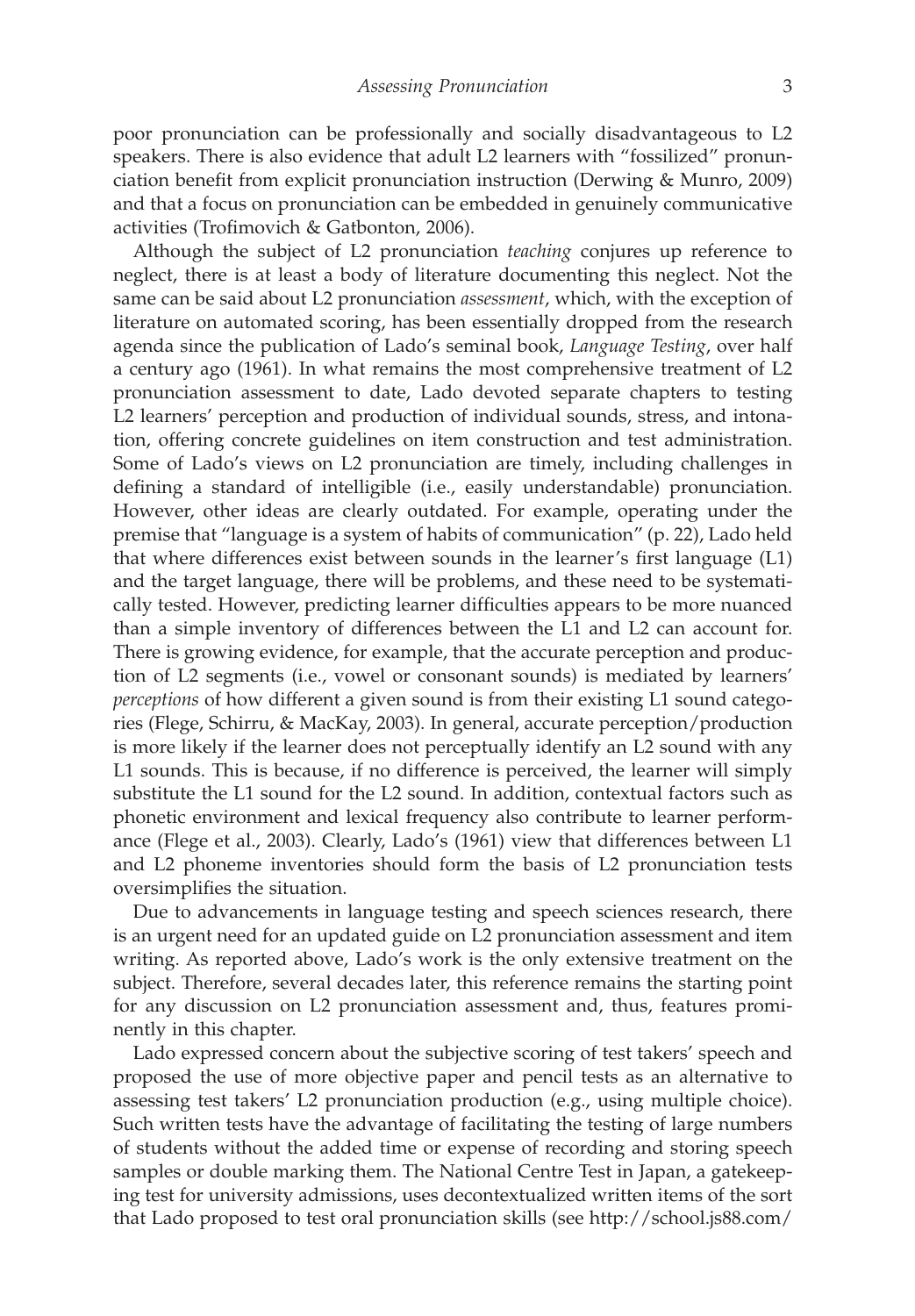[sd\\_article/dai/dai\\_center\\_data/pdf/2010Eng.pdf\)](http://school.js88.com/sd_article/dai/dai_center_data/pdf/2010Eng.pdf). The pronunciation component of the 2010 version consists of (a) segmental items, in which the test taker selects the word where the underlined sound is pronounced differently from the others (e.g., b*oo*t, g*oo*se, pr*oo*f, w*oo*l; the vowel sound in 'wool' /ʊ/ is different from the /u/ sound in the other choices); and (b) word stress items, in which the test taker selects the word that follows the same primary stress pattern as the item in the prompt (e.g., fortunately  $\rightarrow$  appreciate, elevator, manufacture, sympathetic; both 'fortunately' and 'elevator' have primary stress on the first syllable).

In an empirical study on retired National Centre Test items entitled "Written Tests of Pronunciation: Do They Work?" conducted in a Japanese junior college, Buck (1989) found no evidence that they do. First, internal consistency coefficients (KR-20) for six pronunciation subtests were unacceptably low (range: −.89 to .54) as were correlations between scores on the written items and on test takers' oral productions of those items (.25 to .50). Correlations with read-aloud and extemporaneous speech task ratings were even lower (.18 to .43). Several decades after the publication of Lado's (1961) book and Buck's (1989) article, there is still no empirical evidence that written pronunciation items constitute a reliable or valid measure of L2 pronunciation speaking ability. In the absence of such evidence, the use of paper and pencil tests for oral production should be discontinued, particularly when they are being used for high stakes purposes.

## **Current Views or Conceptualization**

#### Theoretical Conceptualization

The field of language testing has moved beyond Lado's (1961) focus on discretepoint testing and theoretical view of language as consisting of separate skills (speaking, reading, writing, listening) and components (e.g., vocabulary, grammar, pronunciation) toward expanded notions of communicative competence and communicative language ability. However, the assessment of L2 pronunciation has been left behind, with communicatively oriented theoretical frameworks not adequately accounting for the role of pronunciation. In Bachman's (1990) in fluential communicative language ability framework, for example "phonology/ graphology" appears to be a carryover from the skills-and-components models of the early 1960s (Lado, 1961). However, the logic of pairing "phonology" with "graphology" (legibility of handwriting) is unclear. Notably, Bachman and Palmer's (1982) multitrait-multimethod study, which informed the development of Bachman's (1990) model, omitted the "phonology/graphology" variable from the analysis even though it was hypothesized to be an integral part of grammatical competence. This is because the authors claimed that phonology/graphology functions more as a channel than as a component, since pronunciation accuracy (and legibility) cannot be examined below a critical level at which communication breaks down. Bachman's reincorporation of phonology/graphology as a component in his 1990 model without explanation demonstrates the need for greater clarity on the role of pronunciation in communicative models.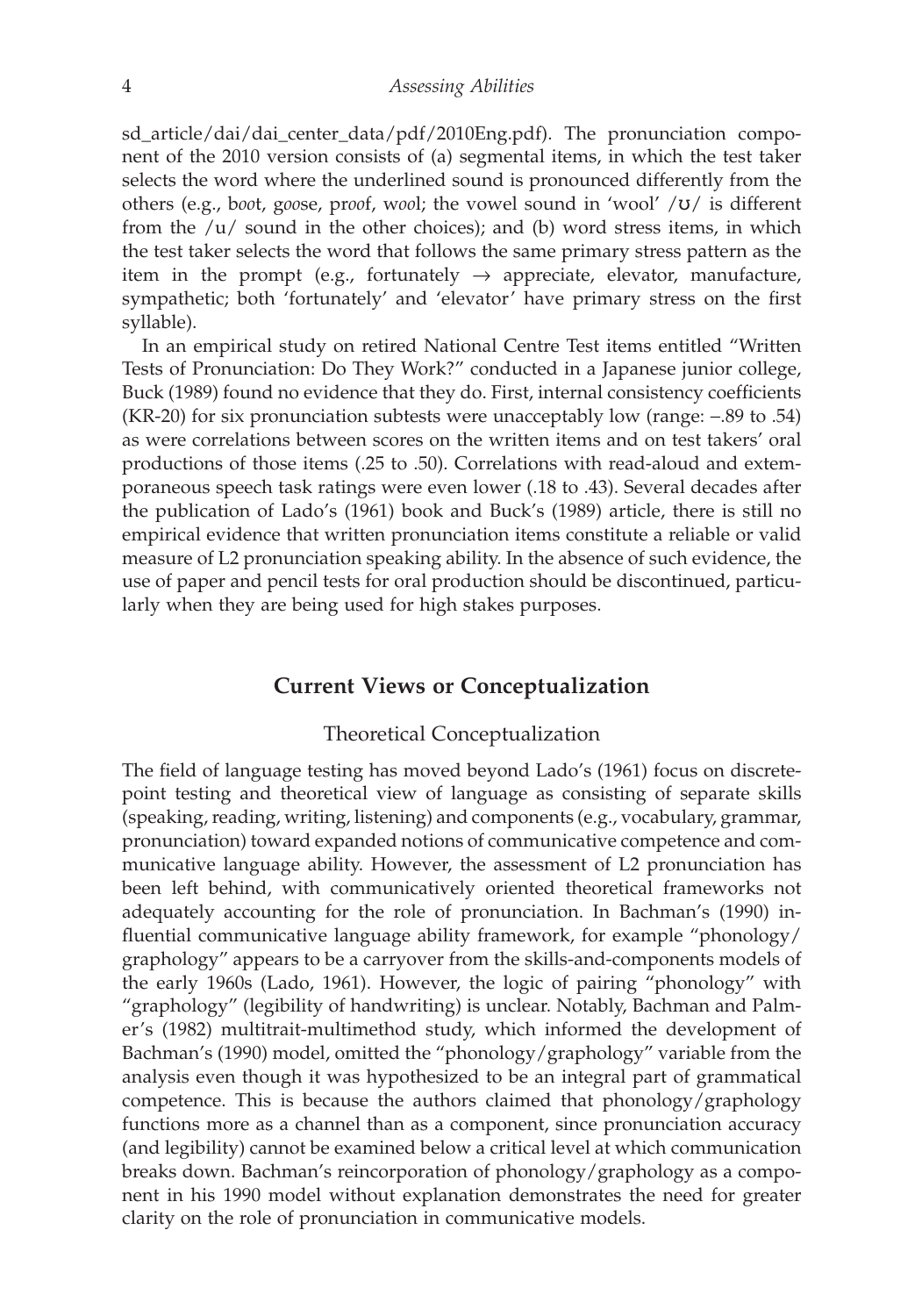In the L2 pronunciation literature, Levis has characterized two "competing ideologies" or "contradictory principles" that have long governed research and pedagogical practice (2005, p. 370). The first principle, the "nativeness principle," holds that the aim of pronunciation instruction should be to help L2 learners achieve native-like pronunciation by reducing L1 traces from their speech. The construct of "accentedness" in the L2 pronunciation literature, defined as listeners' *perceptions* of how different an L2 utterance sounds from the native-speaker norm (measured using rating scales), aligns with this principle. The second principle, the "intelligibility principle," holds that the goal of L2 pronunciation instruction should simply be to help L2 learners be understandable to their interlocutors—a view that most L2 researchers endorse and which is also "key to pronunciation assessment" (Levis, 2006, p. 252). However, the issue that Lado (1961) raised of "intelligible to whom" still resonates. To complicate matters, some scholars have depicted intelligibility as interactional between the speaker and the listener, whereas others have underscored that intelligibility is principally "hearer-based," or a property of the listener (Fayer & Krasinski, 1987, p. 313). Still others have criticized the burden that is implicitly placed on L2 speakers to achieve intelligibility, arguing that native speakers need to assume their share of the communicative responsibility (Lindemann, 2002).

Part of the problem is that intelligibility has been defined and measured in multifarious ways, which makes cross-study comparisons difficult (Isaacs, 2008). At least some of the confusion lies in the existence of broad and narrow definitions of the term. In its broad meaning, "intelligibility" refers to listeners' ability to understand L2 speech and is synonymous with "comprehensibility" (Levis, 2006). Reference to intelligibility as the appropriate goal of L2 pronunciation instruction and assessment conforms to this broad meaning. In its narrower sense, Derwing and Munro's (1997) conceptually clear definitional distinction between intelligibility and comprehensibility, which is increasingly pervasive in L2 pronunciation research, is useful to examine. Derwing and Munro define intelligibility as the amount of speech that listeners are able to understand (i.e., listeners' *actual* understanding). This construct is most often operationalized by computing the proportion of an L2 learner's utterance that the listener correctly orthographically transcribes. In contrast, comprehensibility, the more subjective measure, is defined as listeners' *perceptions* of how easily they understand L2 speech. This construct is operationalized by having raters record the degree to which they can understand L2 speech on a rating scale. Thus, comprehensibility, in its narrow definition, is instrumentally defined in that it necessitates a scale (i.e., a measurement apparatus) in the same way that measuring temperature necessitates a thermometer. That is, what distinguishes narrowly defined intelligibility from comprehensibility is not theory but, rather, the way these constructs have been operationalized. Hereafter, the term "comprehensibility" will therefore be used in its narrow sense whenever the notion of understandability is evoked in rating scales, with the exception of when the original wording from a given rating descriptor is retained. The term "intelligibility" will be used in both its broad and its narrow senses in the remainder of this chapter and the sense in which it is being used will be specified. The role of pronunciation in general and comprehensibility and accentedness in particular in current L2 speaking scales is the subject of the next section.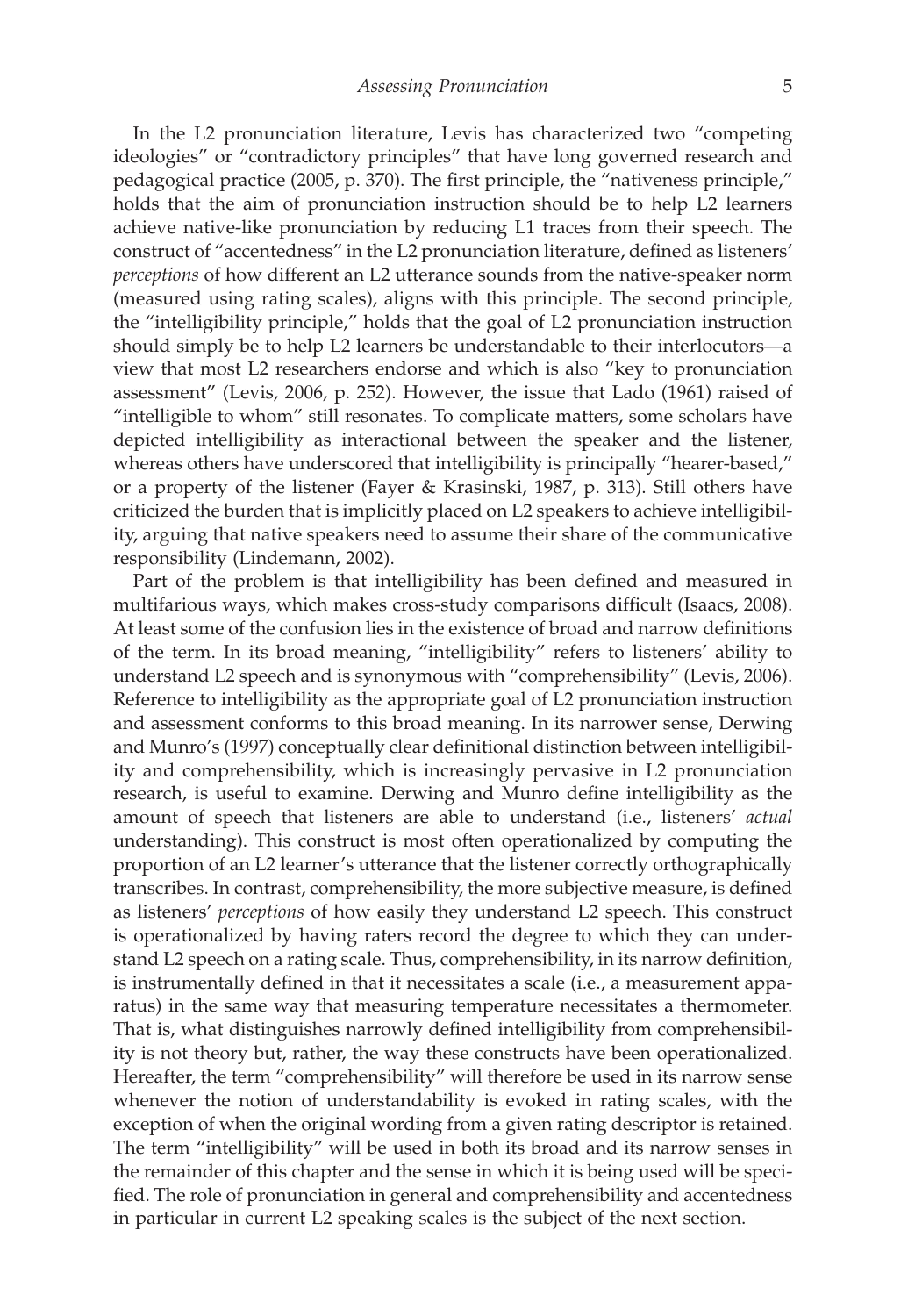### The Role of Pronunciation in Current Rating Scales

Theory often informs rating scale development. Because the theoretical basis for L2 pronunciation in communicative frameworks is weak as is our understanding of major holistic constructs, it follows that there are numerous shortcomings in the way pronunciation has been modeled in existing rating scales. First, pronunciation is sometimes omitted as a rating criterion. For example, pronunciation was excluded from the Common European Framework of Reference benchmark levels due to the high misfit values (i.e., substantial unmodeled variance) obtained for the pronunciation descriptors (North, 2000). Other scales that do include pronunciation only incorporate this criterion haphazardly. For instance, in the 10-level ACTFL oral Proficiency Guidelines  $(1 = \text{novice low}, 10 = \text{superior})$ , pronunciation is referred to in levels 1, 3, 4, and 5 of the scale but is entirely omitted from level 2 (novice mid). It is unlikely that pronunciation does not contribute to L2 oral proficiency at this precise point of the scale (level 2) when it is relevant at both neighboring levels. The inconsistency of reference to pronunciation or its exclusion altogether implies that pronunciation is not an important component of L2 speaking proficiency, making it likely that "pronunciation will become a stealth factor in ratings and a source of unsystematic variation in the test" (Levis, 2006, p. 245).

Another limitation of current scales is that their descriptors are often too vague to articulate a coherent construct. For example, in the public version of the IELTS speaking scale, the band 4 level descriptor reads, "uses a limited range of pronunciation features; attempts to control features but lapses are frequent; mispronunciations are frequent and cause some difficulty for the listener" ([http://](http://www.ielts.org/PDF/UOBDs_SpeakingFinal.pdf) [www.ielts.org/PDF/UOBDs\\_SpeakingFinal.pdf\)](http://www.ielts.org/PDF/UOBDs_SpeakingFinal.pdf). Similarly, the level 2 descriptor for the TOEFL iBT "Integrated Speaking Rubrics" (Educational Testing Service, 2009, p. 190) states, "speech is clear at times, though it exhibits problems with pronunciation, intonation, or pacing and so may require significant listener effort. . . . Problems with intelligibility may obscure meaning in places (but not throughout)." These descriptors only vaguely reference the error types that lead to listener difficulty. In addition, the use of the term "pronunciation" differs across the scales. In the IELTS scale, "pronunciation" could be interpreted as referring to both segmental (individual sounds) and suprasegmental phenomena (e.g., intonation, rhythm, word stress), although this is not specified. In contrast, in the TOEFL iBT, the juxtaposition of "pronunciation" with "intonation" suggests that "pronunciation" refers only to segmental features. Clarifying the meaning of "pronunciation" is necessary to convey what exactly is being measured and is crucial for score interpretation.

Scales that employ relativistic descriptors offer even less clarity about the focal construct. For example, Morley's (1991) Speech Intelligibility Index makes reference to "basically unintelligible," "largely unintelligible," "reasonably intelligible," "largely intelligible," and "fully intelligible" speech (p. 502). However, these semantic differences do little to guide raters on how the qualities manifested in test takers' performance samples align with the scale levels.

Finally, a major shortcoming in the way that pronunciation is modeled in current L2 oral proficiency scales is that some scales conflate the dimensions of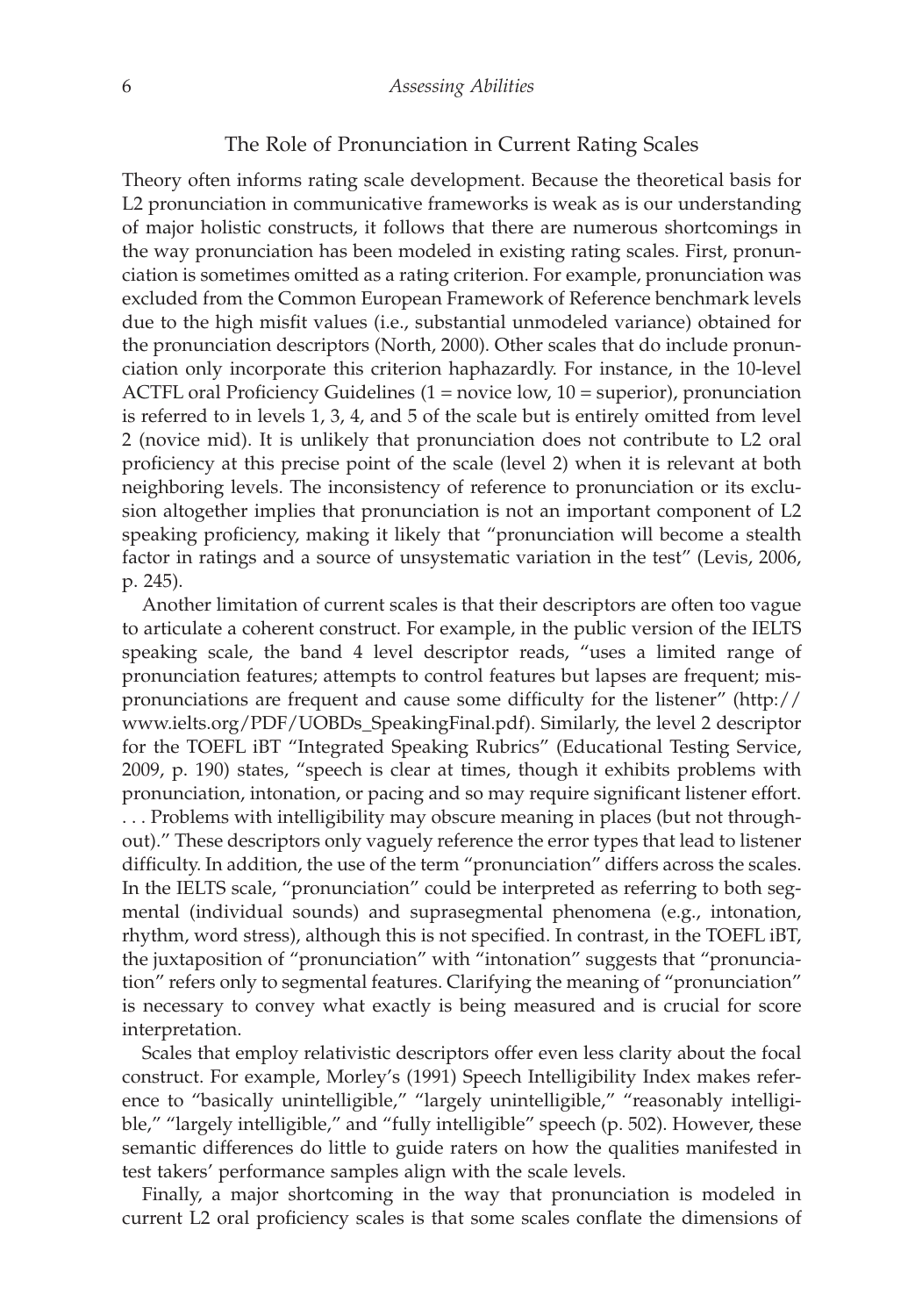comprehensibility and accentedness. For example, the highest level of the Cambridge ESOL "Common Scale for Speaking" groups "easily understood" pronunciation with "native-like" control of "many features" (University of Cambridge ESOL Examinations, 2008, p. 70). Similarly, the Speech Intelligibility Index systematically equates increases in comprehensibility with decreases in the interference of accent until the highest level, when "near native" speech is achieved and "accent is virtually nonexistent" (Morley, 1991, p. 502). However, a large volume of L2 pronunciation research has shown that comprehensibility and accentedness, while related, are partially independent dimensions (Derwing & Munro, 2009). That is, L2 speakers with detectable L1 accents may be perfectly understandable to their listeners, whereas speech that is difficult to understand is almost always judged as being heavily accented. Clearly, there is a need for a greater understanding of the linguistic factors that underlie L2 comprehensibility ratings, particularly at high levels of ability, so that reference to accent or nativelike speech can be left aside.

#### **Current Research**

## Overview

Although the increased visibility and momentum of L2 pronunciation within the broader field of applied linguistics over the past few years is evidenced in pronunciation-specific journal special issues, invited symposia, special interest groups, and, most recently, in the establishment of the annual Pronunciation in Second Language Learning and Teaching conference, this momentum has yet to extend to L2 pronunciation assessment specifically. This notwithstanding, there are two areas in the L2 assessment literature in which discussions on pronunciation are noteworthy. One is in the North American literature on international teaching assistants (ITAs) in light of concerns about ITAs' spoken proficiency; the other is in the growing body of research on automated scoring for L2 speaking—a subject that is likely to continue to inspire debate as speech recognition technologies become increasingly sophisticated and implementable in a variety of assessment contexts. Both areas will be discussed in the remainder of the chapter. In particular, research aimed at gaining a deeper understanding of major holistic constructs in L2 pronunciation research will be emphasized.

#### Linguistic Influences on L2 Intelligibility and Comprehensibility

In an increasingly globalized world with greater human mobility, a growing number of students face the challenge of conducting academic tasks in their L2. This includes international graduate students who bear instructional responsibilities in higher education settings in a medium of instruction that is different from their L1, referred to here as ITAs. ITAs' pronunciation has been singled out as problematic by different university stakeholders, including undergraduate students, English for academic purposes experts, and ITAs themselves (Isaacs, 2008). However, "pronunciation" (or "accent") sometimes serves as a scapegoat for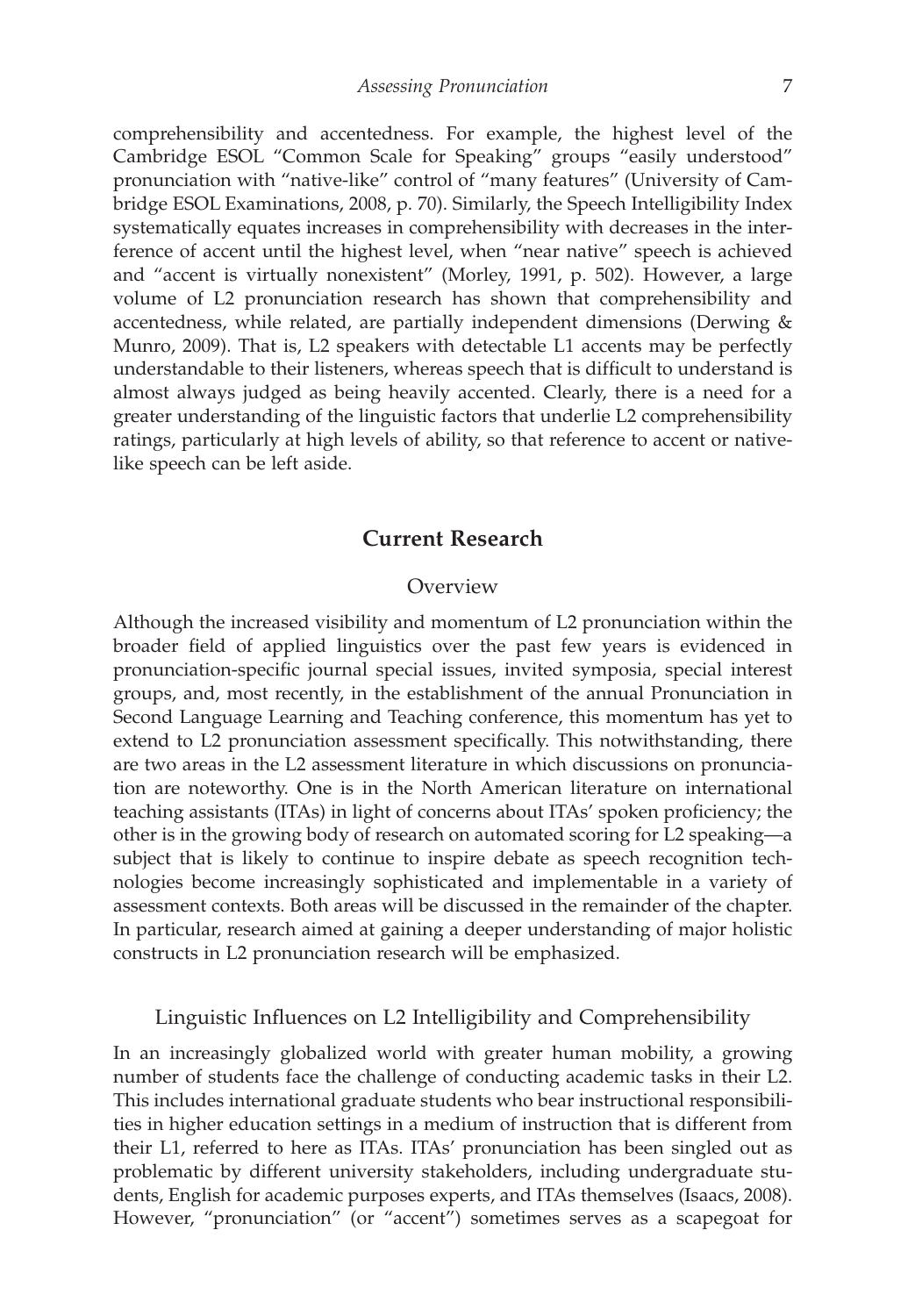other linguistic or nonlinguistic barriers to communication that may be more difficult to identify (e.g., ITAs' acculturation issues or listeners' discriminatory attitudes toward accented speech; see Kang & Rubin, 2009). In cases where listener understanding is genuinely at stake, targeted training of the factors that are most consequential for achieving successful communication should be prioritized in ITA instruction and assessment while taking into account their teachability/ learnability (e.g., for adult learners with "fossilized" pronunciation). Unless concrete, empirically substantiated guidelines on what matters most for intelligibility and comprehensibility are provided to teachers, there is a risk that pronunciation features that are perceptually salient (i.e., are noticeable or irritating) but that have little bearing on listener understanding will be targeted (e.g., English interdental fricatives) in lieu of features that have more communicative impact (Derwing & Munro, 2009).

Jenkins (2002) proposed a core set of pronunciation features that should be emphasized in instruction for a new, global variety of English—the "lingua franca core." Although her argument for a transnational standard of English that is an alternative to native speaker varieties is compelling, her recommendations are based on a limited data set. Further, the inclusion criteria for speech samples in the English as a lingua franca corpus that Jenkins and her colleagues frequently cite have not been clarified (e.g., Seidlhofer, 2010). Therefore, substantially more empirical evidence is needed before the lingua franca core can be generalized across instructional contexts or adopted as a standard for assessment.

To date, only a handful of empirical studies have examined which pronunciation features are most important for intelligibility and comprehensibility. Perhaps the most conclusive findings arise from controlled studies that have systematically isolated a particular pronunciation feature to examine its effect on intelligibility (narrowly defined; see above). Generally, different experimental conditions are created either through manipulating sound files using digital editing techniques (e.g., for syllable duration) or through having the same speaker record different renditions of an utterance (e.g., correct versus displaced primary stress placement). Taken together, the studies reveal that that prosodic (i.e., suprasegmental) aspects of pronunciation related to stress and timing have a direct effect on intelligibility (e.g., Hahn, 2004), although other features have yet to be methodically examined. This emerging evidence supports previously unsubstantiated claims about the negative effects of prosodic errors on communication.

As for segmental errors, the available evidence suggests that a nuanced approach to instruction and assessment is needed, since some segmental contrasts (e.g., /s/ vs.  $\frac{f}{i}$  in English) appear to be more detrimental to intelligibility and comprehensibility than others (e.g.,  $/0/$  vs.  $/f/$ ). This is dependent, in part, on the frequency of the contrast in distinguishing between lexical items (i.e., the so-called functional load principle; Munro & Derwing, 2006). It is likely that segmental errors are more problematic for learners from some L1 backgrounds than others and that the occurrence of segmental errors in conjunction with prosodic errors (e.g., word stress) can be particularly problematic (Zielinski, 2008). Overall, prosodic errors seem to be more crucial for listener understanding than segmental errors, although some segmental errors clearly lead to reduced intelligibility and comprehensibility and should be addressed (Munro & Derwing, 2006). In order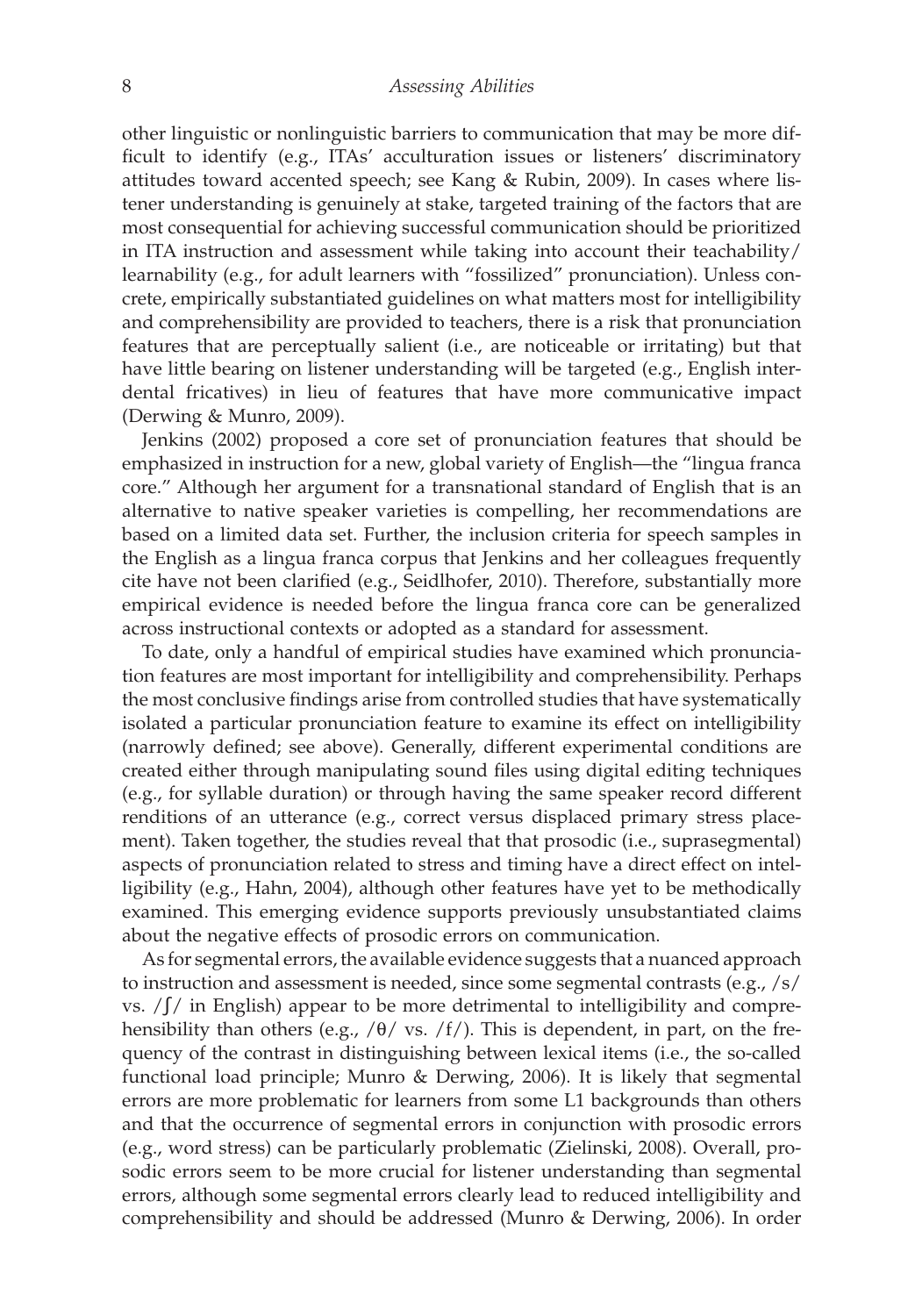to target the problem, it is important to first diagnose whether the learner's difficulty lies in perception, production, orthographic influence (particularly in languages with poor sound–symbol correspondence), or a combination of these factors. In addition to systematically testing the perception and production of target features at the individual sound, word, and/or sentential levels, in the case of speech production, a diagnostic passage (read-aloud task crafted to elicit particular segmental or prosodic features that may not occur in natural speech) could be used in conjunction with a prompt eliciting an extemporaneous L2 speech sample (see Celce-Murcia et al., 2010).

Beyond diagnosing learner problem areas for pedagogical reasons, gaining a deeper understanding of the linguistic factors that most influence listeners' L2 comprehensibility ratings is crucial for adequately operationalizing the construct in assessment instruments. In low stakes research contexts, comprehensibility and accentedness are conventionally measured using nine-point numerical rating scales (1 = very difficult to understand, 9 = very easy to understand; 1 = very accented,  $9 = not$  accented at all; e.g., Munro & Derwing, 2006). A minority of studies have instead used sliding scales (i.e., the rater places a cursor along a continuum to indicate his/her scoring decision) or Likert-type scales with a different number of scale levels. Such scales are appealing to L2 pronunciation researchers precisely due to their generic nature, since they can be used with L2 learners from virtually any L1 background and proficiency level. However, a caveat is that the raters receive no guidance on how to make level distinctions and, in the case of the conventionally used nine-point scales, are unlikely to converge on what the nine levels "mean" in terms of performance qualities, particularly between scalar extremes where no descriptors are provided (Isaacs & Thomson, in press). While these scales have been shown to work well for rankordering speakers, the lack of clarity on what is being measured at each scale level limits the precision of the instruments and raises questions about the validity of the ratings (e.g., it is unclear whether comprehensibility refers to comprehensibility of the overall message or of each individual word).

In a recent study examining the linguistic factors that underlie listeners' L2 comprehensibility ratings for the purpose of deriving a preliminary L2 comprehensibility scale for formative assessment purposes, Isaacs and Trofimovich (2012) analyzed speech samples of 40 Francophone learners of English on a picture narrative task using 19 speech measures drawn from a wide range of linguistic domains, including segmental, suprasegmental, temporal, lexicogrammatical, and discourse level measures. The speech measures were analyzed using both auditory and instrumental techniques. For example, in terms of suprasegmentals, "pitch contour" at clause boundaries was measured using listeners' perceptions of pitch patterns at the end of intonation phrases (auditory), whereas "pitch range" was measured using the pitch tracker function in the Praat speech analysis software (instrumental). The analyzed measures were then correlated with 60 raters' mean L2 comprehensibility ratings using the nine-point numerical comprehensibility scale. By bringing together statistical indices and raters' accounts of influences on their judgments, it was possible to identify a subset of measures that best distinguished between three different levels of L2 comprehensibility. Overall, lexical richness and fluency measures differentiated between low level learners,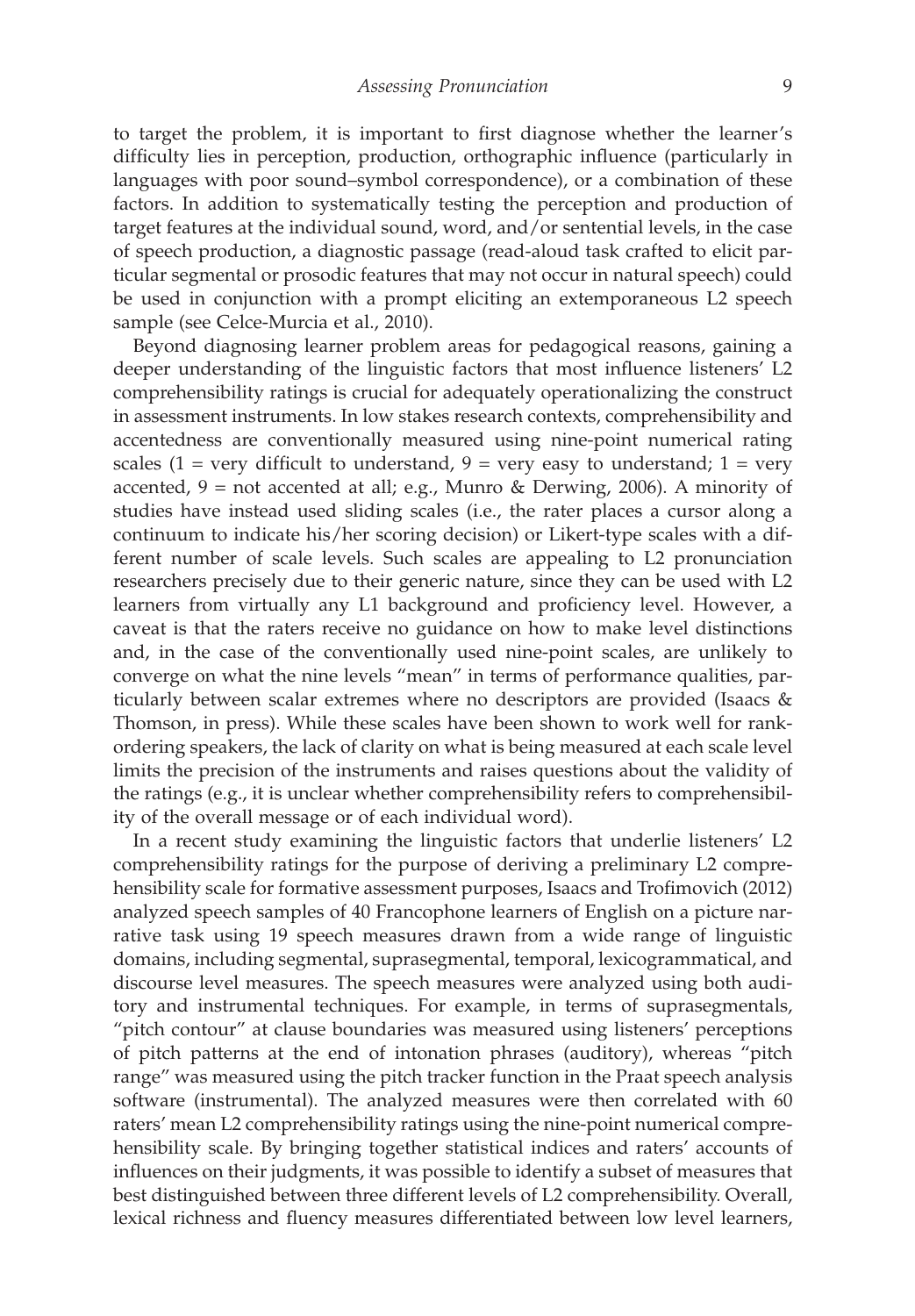grammatical and discourse level measures differentiated between high level learners, and word stress differentiated between learners at all levels. Such a formative assessment tool could help teachers integrate pronunciation with grammar and vocabulary teaching in communicative classrooms. However, follow-up validation studies are needed to refine the scale and clarify the range of tasks and settings that scale descriptors can be extrapolated to.

The Isaacs and Trofimovich (2012) study represents an initial step at "deconstructing" L2 comprehensibility by focusing on linguistic properties of speech. However, the scores that raters assign may also be influenced by individual differences in rater characteristics—factors that are external to the test takers' performance that is the object of the assessment. This topic is examined in the next section.

## The Influence of Rater Characteristics on Their Judgments of L2 Pronunciation

A growing body of L2 speaking assessment research has examined the influence of rater background characteristics on rater processes and scoring outcomes. Research focusing on L2 pronunciation specifically is a subset of this literature. In a recent study, Isaacs and Trofimovich (2010, 2011) examined the effects of three rater cognitive variables—phonological memory, attention control, and musical ability (aptitude)—on rater judgments of L2 comprehensibility, accentedness, and fluency. The rationale was that, if individual differences in rater cognitive abilities were found to influence raters' scoring, then this could pose a threat to the validity of their ratings. There were two major findings. First, no significant effects were detected for phonological memory and attention control, which is reassuring because it removes these variables as a possible source of rater bias. Second, musical raters were overall more severe in their judgments of L2 comprehensibility and accentedness than their less musical peers. Follow-up analyses revealed that musical raters' heightened sensitivity to melodic aspects of music and speech (i.e., pitch phenomena) likely accounted for these differences. Although these findings are intriguing from a research perspective, the statistical findings were relatively weak (e.g., yielded small effect sizes) and it is unclear how *practically* significant these findings are. Further evidence is needed before recommending, for example, that raters for high stakes speaking tests need to be screened for musical ability or that a homogeneous group of raters should be sought on the basis of their musical training. Therefore, until future research suggests otherwise, language testers need not be overly concerned by these findings.

Recent L2 pronunciation research has begun to establish a link between individual differences in L2 *learners'* sociolinguistic variables, such as ethnic group affiliation and willingness to communicate, and their L2 pronunciation attainment (e.g., Gatbonton & Trofimovich, 2008). Although not examined from an assessment angle, Lindemann (2002) observed that native speakers' perceptions of how well they understood their non-native interlocutors was mediated by their attitudes toward their partners' L1 (see also Kang & Rubin, 2009). Research on motivational and attitudinal factors in relation to pronunciation assessment bears further exploration.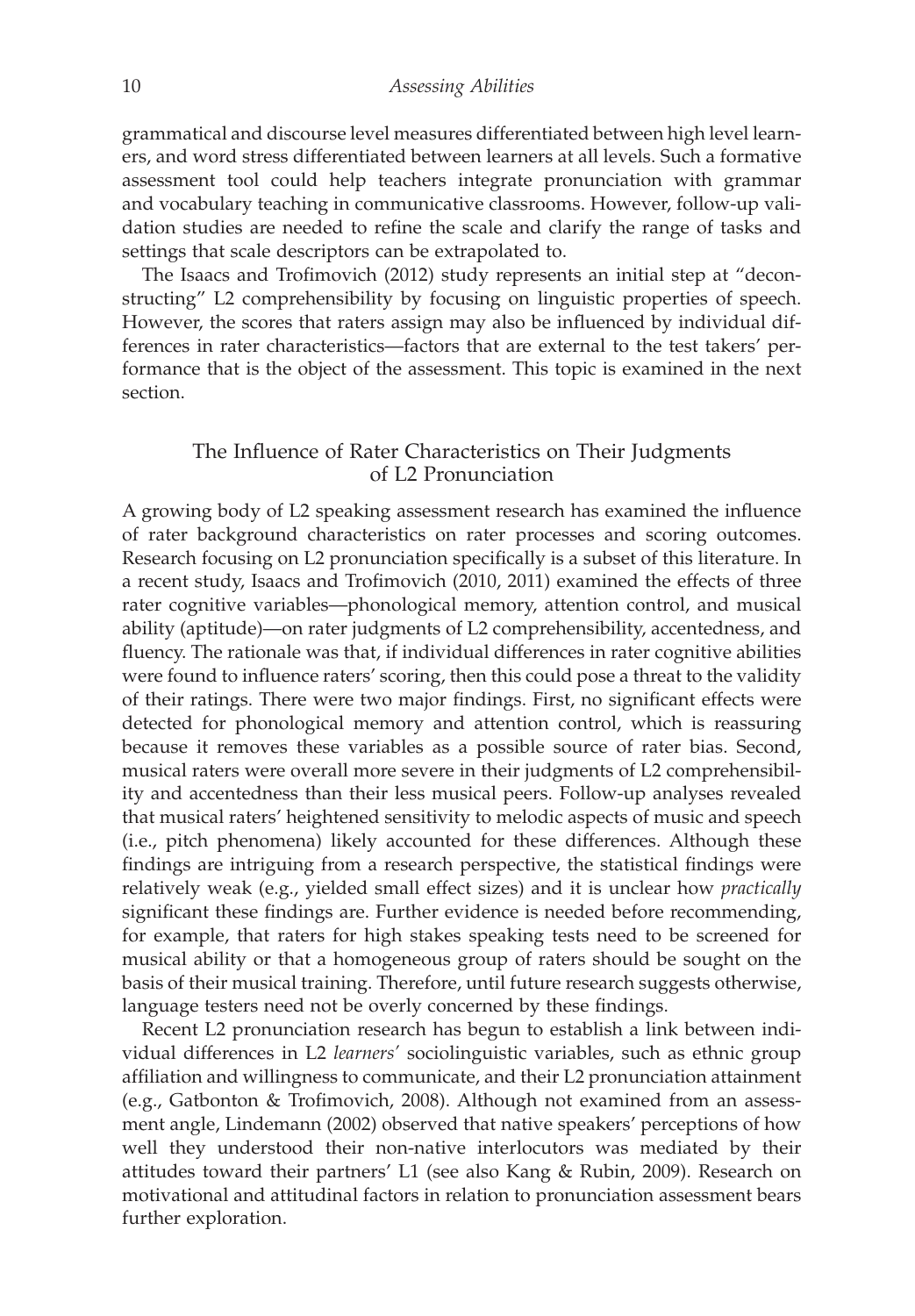Rater familiarity with a particular L2 accent is often not controlled for in L2 pronunciation research, and studies that have investigated this have produced inconsistent findings. Some studies have shown that greater rater familiarity is associated with a tendency toward higher scoring and better listener understanding, although other studies have found no facilitative effects (see Carey, Mannell, & Dunn, 2011; Isaacs & Thomson, in press). At least some of the difficulties can be accounted for by the multifarious ways in which familiarity, which is sometimes framed as listener experience or expertise, is defined (e.g., in terms of amount of exposure to a particular L2 accent, ESL/EFL teaching experience, or phonetic training) and the "novice," "inexperienced," or "lay" listener comparison group is defined (Isaacs & Thomson, in press). Clearly, greater consensus on the meaning of these terms in the context of L2 pronunciation research would be desirable.

Because subjective measures of pronunciation are contingent upon both the message sender and the message receiver, the effect of rater background characteristics on the rating processes and the scores assigned is important to examine. One way of removing rater idiosyncrasies from the scoring process is through automated (i.e., machine) scoring. This subject is discussed in the next section.

# **Automated Scoring**

Lado's (1961) concern about the reliability of subjective scoring of test takers' L2 pronunciation productions can now be addressed through an alternative that was unavailable during Lado's time—automated scoring. Because the machine scoring system (i.e., speech recognition algorithm) is trained on pooled ratings across a large cross-section of human raters, it has the effect of averaging out individual rater idiosyncrasies in a way that operational ratings of L2 speech involving two or three human raters do not. Research on Pearson's fully automated Versant English Test (previously Phonepass) has revealed high correlations between machine-generated scores and human ratings (Bernstein, Van Moere, & Cheng, 2010) and has established criterion validity with traditional large-scale L2 speaking proficiency tests (e.g., TOEFL, IELTS). While this suggests that these tests are measuring a related construct, it is unlikely that the automated system is sensitive to the same properties of speech that human raters attend to when rating, which raises questions about the validity of the assessment. In fact, studies from the speech sciences literature have demonstrated that some aspects of listeners' auditory perceptions conflict with acoustic facts obtained using instrumental measures. For example, human listeners often perceive stressed syllables to be higher than they are revealed to be in spectral analysis (Crystal, 2008). Further, because pattern matching is involved in automated scoring, controlled tasks that generate highly predictable test taker output (e.g., utterance repetition, sentence unscrambling) are much easier for automatic scoring systems to deal with than spontaneous speech arising from more communicative tasks (Xi, 2010). However, the use of such constrained tasks, which, at present, are necessary to replicate scores that human raters are likely to assign, has led to concerns about the narrowing of the construct of speaking ability. Finally, automated speaking tests may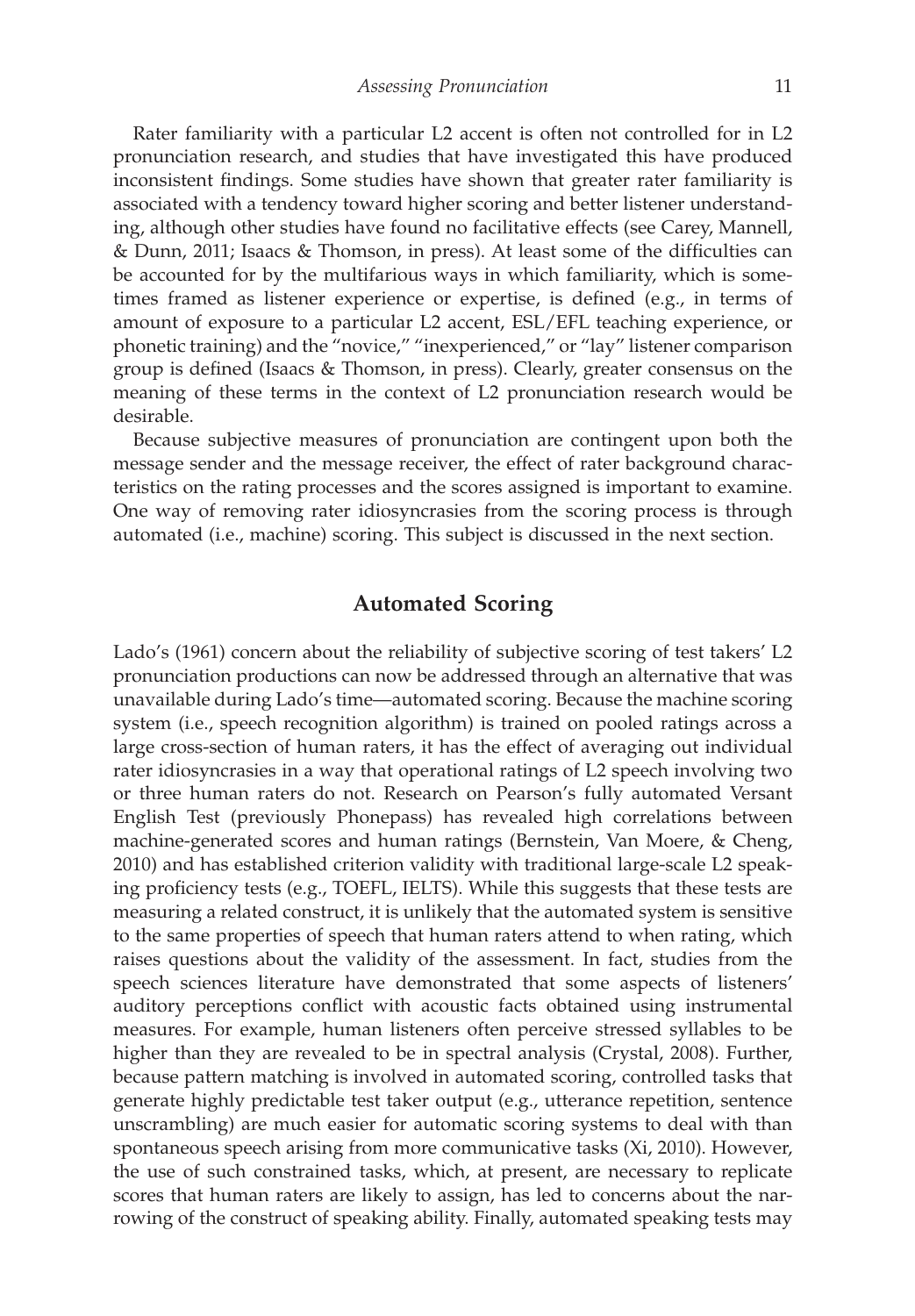claim to measure intelligibility in the broad sense of the term. However, much of the emphasis in the automated system is on pronunciation accuracy (e.g., of vowels and consonants). While automated feedback can inform the test user of the presence of mispronunciations, the type of mispronunciations, even if specified, will not likely all have the same impact on an interlocutor's ability to understand the utterance. Thus, the need to define the pronunciation features that most contribute to breakdowns in communication also applies to the automated scoring of speech.

Because human interlocutors involved in real-world communication are the ultimate arbiter of the qualities of speech that promote the successful exchange of information (and not machines), it is important not to lose sight of human raters as the gold standard to which automated assessments must conform. It is likely that, as speech recognition technology continues to improve, automated scoring will become increasingly prominent in the language testing research literature and testing products, albeit not to the extent that it ever supplants human ratings. There will always be constraints on what the automated system is able to do.

# **Challenges**

This article has brought to the fore key issues in L2 pronunciation assessment. Numerous challenges have emerged thus far. Among the most salient are the need to:

- unparse the role of pronunciation (i.e., "phonology/graphology") in theoretical models of communicative competence and communicative language ability;
- discontinue the use of pronunciation item types or assessment methods that do not meet high standards of reliability and validity (e.g., paper and pencil items purportedly testing pronunciation production) or that are methodologically unsound or of questionable fairness (e.g., speech analyses for asylum purposes by authorities who know little about language or linguistics), particularly when they are being used for high stakes purposes;
- clarify the role of pronunciation within the broader construct of L2 speaking ability;
- disambiguate terms in the L2 pronunciation research literature that are not used with consistency, such as intelligibility and comprehensibility or listener (rater) expertise, experience, and familiarity;
- recognize that intelligibility (broadly defined) is the appropriate goal of L2 pronunciation instruction and assessment in the vast majority of language use contexts but needs to be more clearly understood;
- prioritize empirical studies that isolate a particular segmental or suprasegmental feature to examine measurable effects of that feature on intelligibility or comprehensibility (narrowly defined), the findings of which can then be examined in conjunction with evidence from observational studies;
- develop a greater understanding of the linguistic factors that underlie listeners' perceptions of L2 comprehensibility for the purpose of operationalizing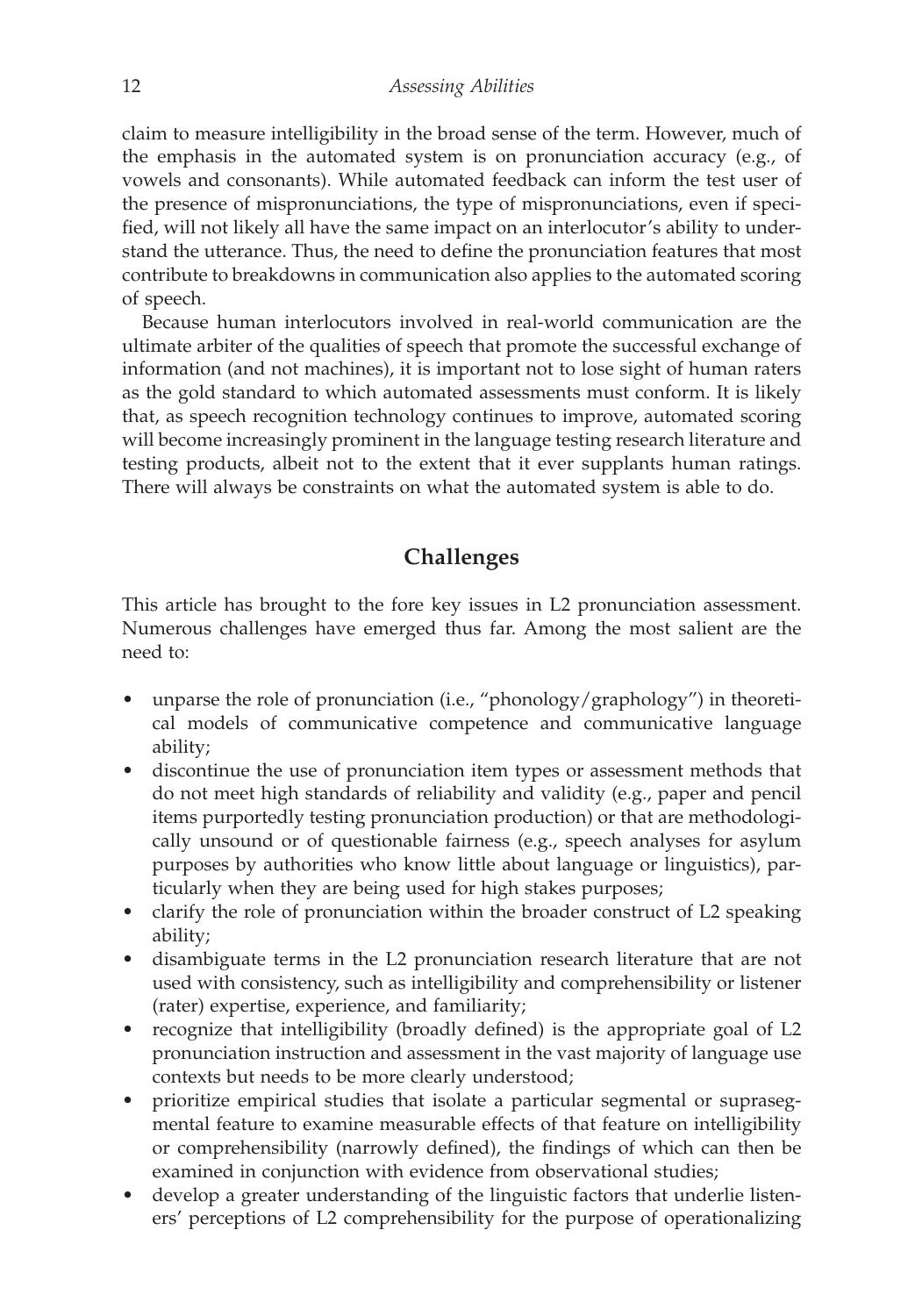comprehensibility more clearly in rating scales, including without resorting to a native speaker standard;

- examine systematic sources of variance (e.g., psycholinguistic, sociolinguistic, or experience-related rater variables) that have the potential to influence ratings of L2 pronunciation but that may be extraneous to the construct being measured (i.e., are possible sources of rater bias);
- provide L2 teachers with more precise information on the error types that most contribute to communication breakdowns so that these can be targeted in L2 speaking and listening instruction and assessment;
- continue to investigate the relationship between human-mediated and machinemediated assessments of L2 pronunciation, including the extent to which automated speech recognition can predict human scoring on more communicatively oriented tasks and the quality of the feedback delivered to test users.

While these areas, both individually and as a unit, constitute major challenges, there is one challenge that underpins all of these points and that is fundamental to propelling L2 pronunciation assessment into a post-Lado era. That is, the most significant challenge in the area of pronunciation assessment research today is to reinvigorate the conversation on L2 pronunciation in L2 assessment circles. To say that the area of L2 pronunciation assessment has been under-researched over the past several decades would be an understatement, as repercussions of the view that pronunciation is incidental to L2 learning and is unessential for communicative competence still resonate. Although, in the minds of some applied linguists, pronunciation hearkens back to tedious, mechanical drills and decontextualized discrete-point items of the past, the potential for communicatively oriented items is evident in some currently available teaching materials (e.g., Grant, 2009) if it has not yet infiltrated pronunciation assessments.

Although there is no mass reversal of the marginalization of L2 pronunciation from discussions on L2 assessment, a glimmer of hope is apparent in the publication of three articles on L2 pronunciation in the prominent assessment journal *Language Testing* since 2010 (as of the writing of this chapter). These articles, on the subjects of automated assessment and rater accent familiarity effects, are only the second, third, and fourth pronunciation-focused articles to have been published in the journal since its inception in 1984. Fruitful areas for future research are discussed in the final section of this chapter.

# **Future Directions**

As the debate on automated scoring in relation to L2 speaking has gained increasing momentum with the recent launch of fully automated tests (e.g., the high stakes Pearson Test of English Academic or the low stakes SpeechRater, intended for TOEFL iBT training purposes), the topic of pronunciation has resurfaced in L2 assessment circles. However, this is only one area of research that merits attention. If we accept the argument that pronunciation (and, in particular, broadly defined intelligibility) needs to be assessed as part of the construct of L2 oral proficiency, then there is an urgent need to better define the constructs that we intend to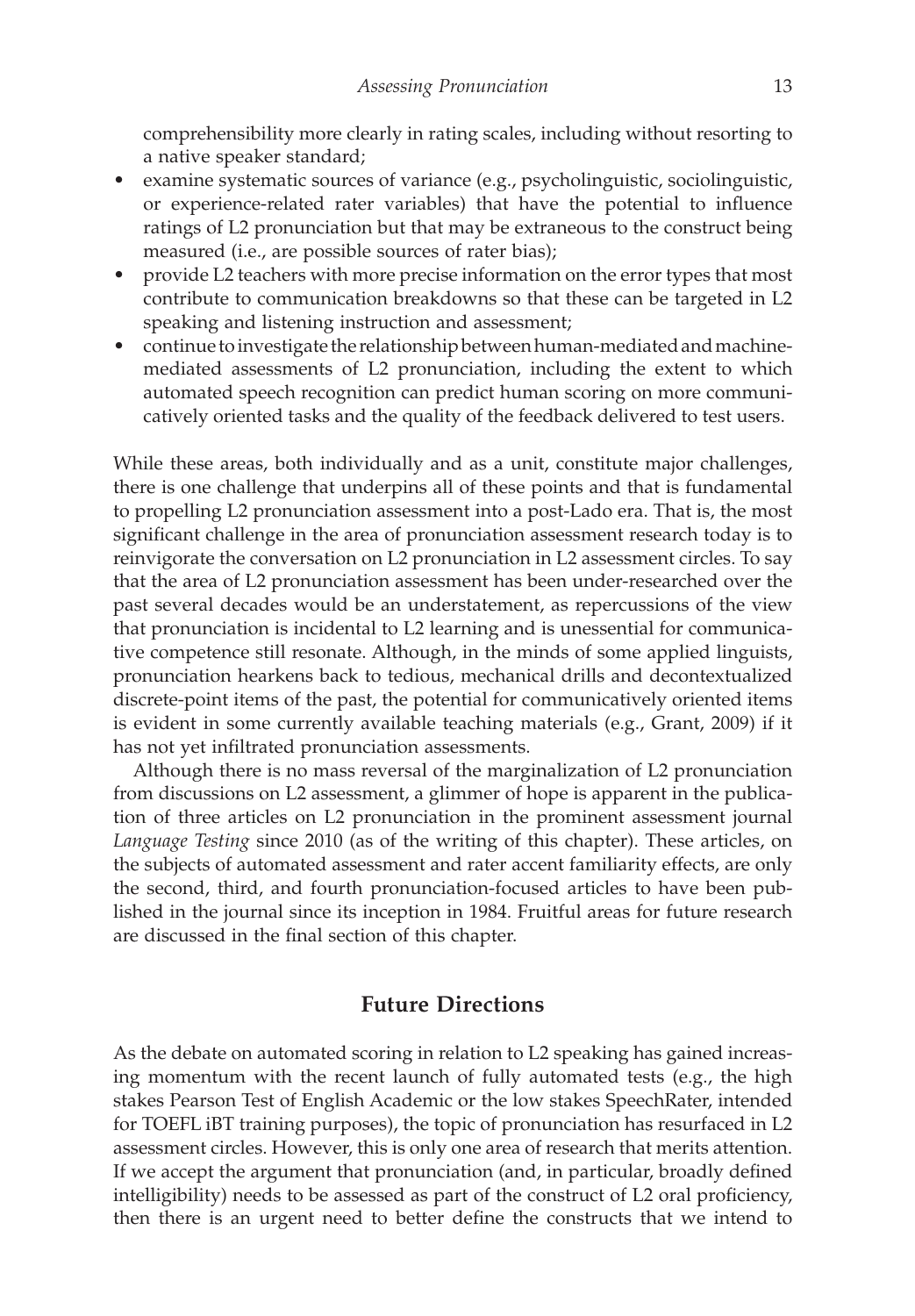measure for assessment purposes, including filtering out accentedness from L2 proficiency scales. While accentedness is of substantive interest to L2 pronunciation researchers due to its potential to influence listeners' attitudes toward L2 speech (Kang & Rubin, 2009), intelligibility (broadly defined) is by far the more important construct for L2 pronunciation pedagogy and assessment (see above). It follows that operationalizing comprehensibility in more explicit terms in rating scales without resorting to the native speaker standard should be the focus of current L2 pronunciation scale development (Isaacs & Trofimovich, 2012). From a research perspective, this could be accomplished by triangulating statistical findings of the unique components of comprehensibility versus accentedness with raters' accounts of the linguistic aspects of the speech that they attend to when rating each construct. Drawing on Isaacs and Trofimovich's (2011) finding that musical raters, who are more attuned to certain aspects of the speech signal than their less musical counterparts, overall perceive comprehensibility and accentedness to be more independent dimensions, eliciting musicians' perceptions may be helpful in teasing these constructs apart.

One final substantive area not yet addressed in this chapter that needs to be flagged as a research priority relates to examining learners' L2 pronunciation performance on tasks that elicit a wider range of interactional patterns. Most of the pronunciation research cited above has involved native speakers' ratings of non-native speakers' performances on relatively inauthentic monologic tasks. Generally, this involves L2 learners (i.e., research participants) speaking into the microphone without the presence of an interlocutor, which does not foster genuine communication. To reflect the reality of English as a global language more closely, including the likelihood that L2 learners will need to interact not only with native speakers, but also with non-native interlocutors (depending, of course, on the context), performance on more collaborative tasks that bear greater resemblance to the real-world tasks that learners will be expected to carry out would be desirable. From an L2 assessment perspective, paired speaking tasks generally involve dyadic interactions among non-native interlocutors, although pairing procedures can be somewhat haphazard. Future research could, for example, investigate the effects of same versus different L1 group pairings on factors such as communicative efficiency and the production of target-like pronunciation.

SEE ALSO: Chapter 3, Assessing Listening; Chapter 9, Assessing Speaking; Chapter 16, Assessing Language Varieties; Chapter 63, Acoustic and Temporal Analysis for Assessing Speaking; Chapter 80, Raters and Ratings; Chapter 81, Spoken Discourse; Chapter 95, English as a Lingua Franca

#### **References**

- Bachman, L. F. (1990). *Fundamental considerations in language testing*. Oxford, England: Oxford University Press.
- Bachman, L. F., & Palmer, A. S. (1982). The construct validation of some components of communicative proficiency. *TESOL Quarterly*, *16*, 449–65.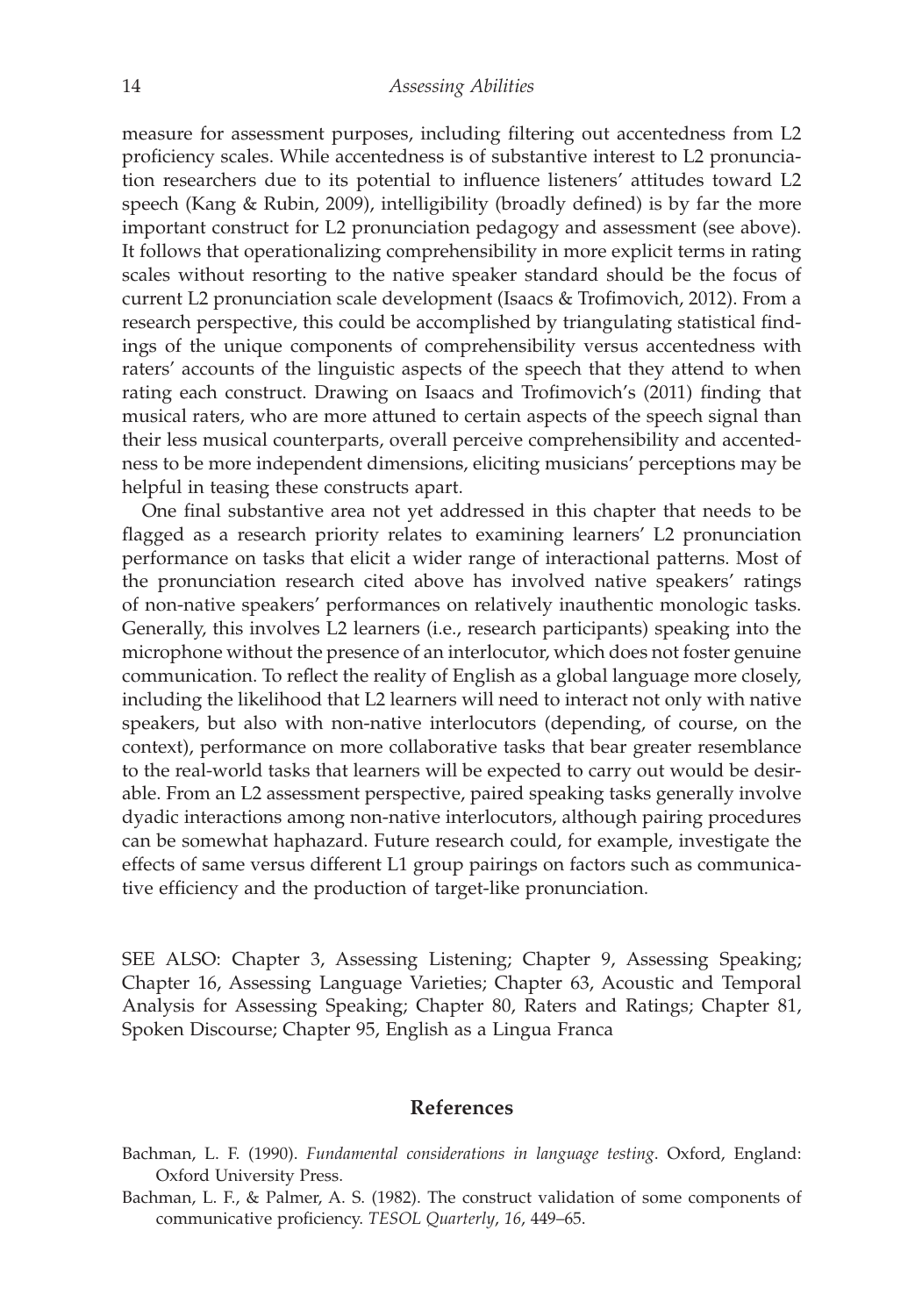- Bernstein, J., Van Moere, A., & Cheng, J. (2010). Validating automated speaking tests. *Language Testing*, *27*, 355–77.
- Buck, G. (1989). Written tests of pronunciation: Do they work? *ELT Journal*, *43*, 50–6.
- Carey, M. D., Mannell, R. H., & Dunn, P. K. (2011). Does a rater's familiarity with a candidate's pronunciation affect the rating in oral proficiency interviews? *Language Testing*, *28*, 201–19.
- Celce-Murcia, M., Brinton, D. M., Goodwin, J. M., & Griner, B. (2010). *Teaching pronunciation: A course book and reference guide* (2nd ed.). Cambridge, England: Cambridge University Press.
- Crystal, D. (2008). *A dictionary of linguistics and phonetics* (6th ed.). Malden, MA: Wiley-Blackwell.
- Derwing, T. M., & Munro, M. J. (1997). Accent, intelligibility, and comprehensibility: Evidence from four L1s. *Studies in Second Language Acquisition*, *19*, 1–16.
- Derwing, T. M., & Munro, M. J. (2009). Putting accent in its place: Rethinking obstacles to communication. *Language Teaching*, *42*, 1–15.
- Educational Testing Service. (2009). *The official guide to the TOEFL test* (3rd ed.). New York, NY: McGraw-Hill.
- Fayer, J. M., & Krasinski, E. (1987). Native and nonnative judgments of intelligibility and irritation. *Language Learning*, *37*, 313–26.
- Firth, J. R. (1957). *A synopsis of linguistic theory, 1930–1955*. Oxford, England: Blackwell.
- Flege, J. E., Schirru, C., & MacKay, I. R. A. (2003). Interaction between the native and second language phonetic subsystems. *Speech Communication*, *40*, 467–91.
- Fraser, H. (2009). The role of "educated native speakers" in providing language analysis for the determination of the origin of asylum seekers. *International Journal of Speech Language and the Law*, *16*, 113–38.
- Gatbonton, E., & Trofimovich, P. (2008). The ethnic group affiliation and L2 proficiency link: Empirical evidence. *Language Awareness*, *17*, 229–48.
- Grant, L. (2009). *Well said: Pronunciation for clear communication* (3rd ed.). Boston, MA: Heinle.
- Hahn, L. D. (2004). Primary stress and intelligibility: Research to motivate the teaching of suprasegmentals. *TESOL Quarterly*, *38*, 201–33.
- Isaacs, T. (2008). Towards defining a valid assessment criterion of pronunciation proficiency in non-native English speaking graduate students. *Canadian Modern Language Review*, *64*, 555–80.
- Isaacs, T., & Thomson, R. I. (2013). Rater experience, rating scale length, and judgments of L2 pronunciation: Revisiting research conventions. *Language Assessment Quarterly, 10*.
- Isaacs, T., & Trofimovich, P. (2010). Falling on sensitive ears? The influence of musical ability on extreme raters' judgments of L2 pronunciation. *TESOL Quarterly*, *44*, 375–86.
- Isaacs, T., & Trofimovich, P. (2011). Phonological memory, attention control, and musical ability: Effects of individual differences on rater judgments of second language speech. *Applied Psycholinguistics*, *32*, 113–40.
- Isaacs, T., & Trofimovich, P. (2012). "Deconstructing" comprehensibility: Identifying the linguistic influences on listeners' L2 comprehensibility ratings. *Studies in Second Language Acquisition*, *34*, 475–505.
- Jenkins, J. (2002). A sociolinguistically based, empirically researched pronunciation syllabus for English as an international language. *Applied Linguistics*, *23*, 83–103.
- Kang, O., & Rubin, D. L. (2009). Reverse linguistic stereotyping: Measuring the effect of listener expectations on speech evaluation. *Journal of Language and Social Psychology*, *28*, 441–56.
- Lado, R. (1961). *Language testing: The construction and use of foreign language tests*. London, England: Longman.